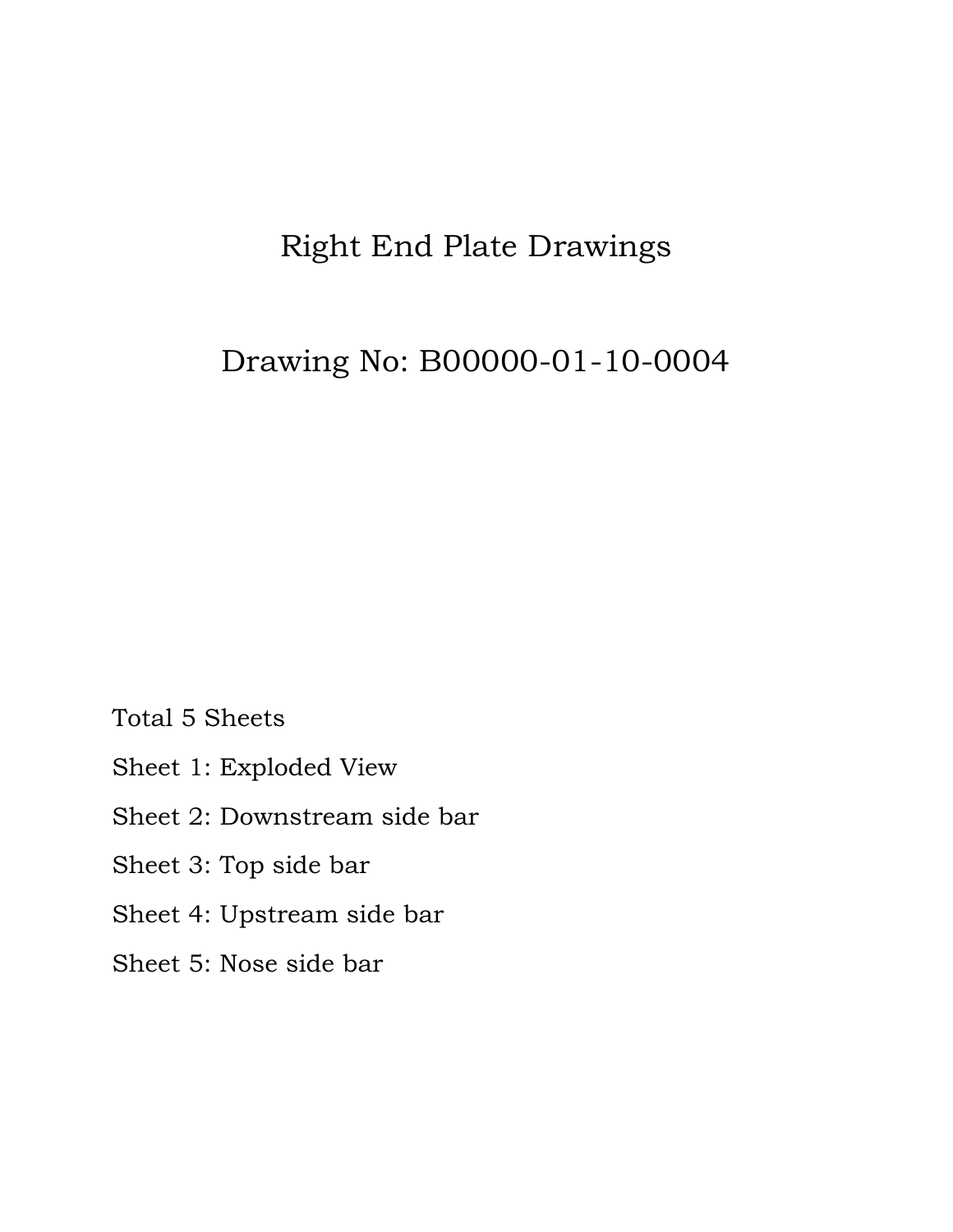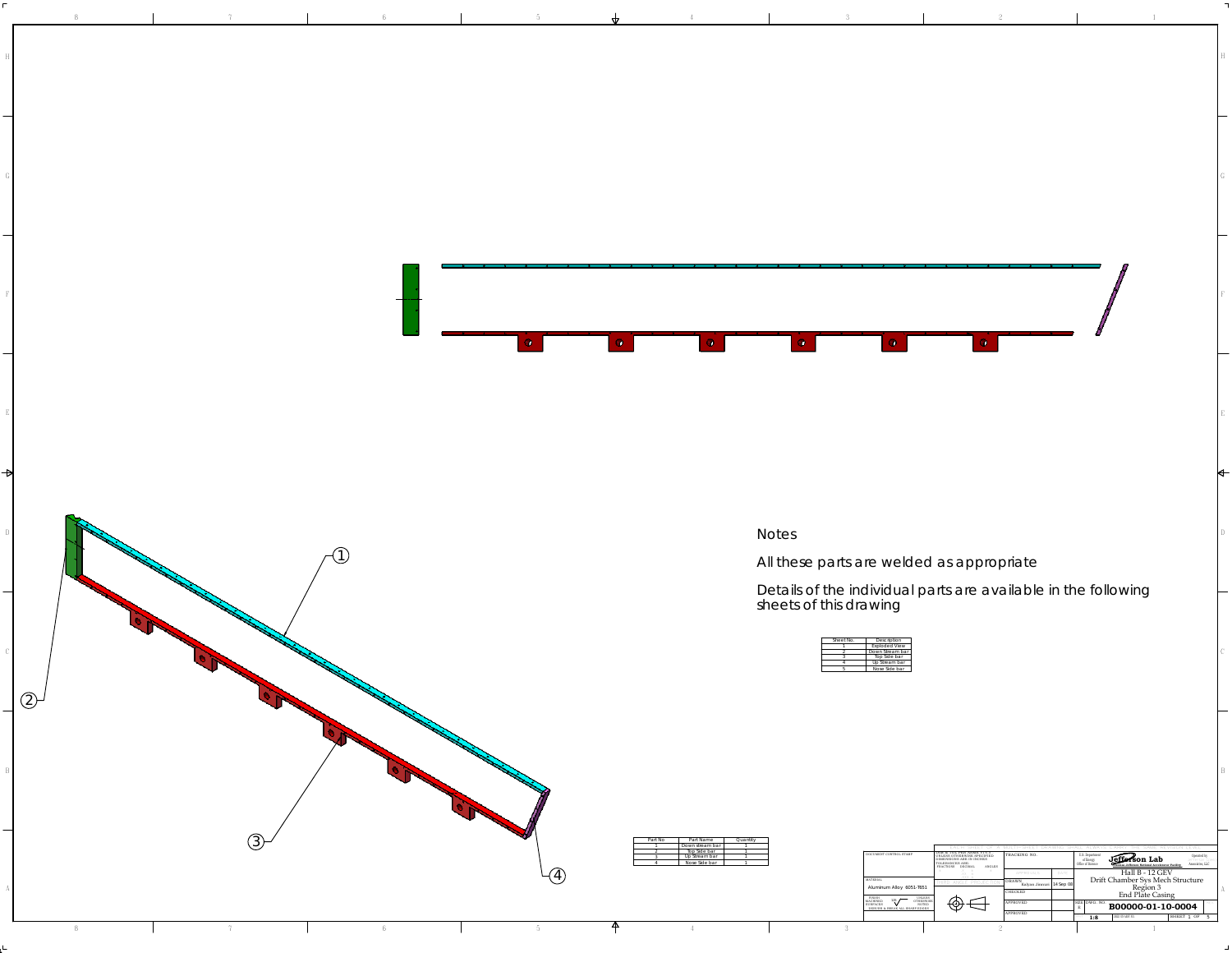

8 1 7 1 6 1 5 4 1 3 1 2 1 2

4321

## Notes

F

⇥

876

- 1. All dimensions are in inches unless otherwise specified
- 2. Diametric tolerance of holes is  $\frac{1}{2}$  0.003 inches and positional tolerance is 0.006 inches
- 3. All holes to be burr free, however sharp edges are permitted
- 4. All dimensions are at 68 Deg F

| All holes to be burr free, however sharp edges are permitted | DOCUMENT CONTROL STAMP | DIM & TOL PER ASME?<br>UNLESS OTHERWISE SPECIFIED<br>DIMENSIONS ARE IN INCHES<br>TOLERANCES ARE:<br>FRACTIONS DECIMAL ANGLES | <b>TRACKING NO.</b>                                                       | Jefferson Lab<br>Associates, LL<br>Office of Scien                                    |
|--------------------------------------------------------------|------------------------|------------------------------------------------------------------------------------------------------------------------------|---------------------------------------------------------------------------|---------------------------------------------------------------------------------------|
| All dimensions are at 68 Deg F                               | Aluminum Alloy 6051-T  | $X - 4$<br>⊕€                                                                                                                | APPROVALS<br>DRAWN<br>Kalyan Jinnuri 14 Sep<br>CHECKED<br><b>LPPROVEI</b> | Hall B - 12 GEV<br>Drift Chamber Sys Mech Structure<br>Right End Plate Downstream bar |
|                                                              |                        |                                                                                                                              | APPROVED                                                                  | B00000-01-10-0004<br>SHEET 2 OF 5                                                     |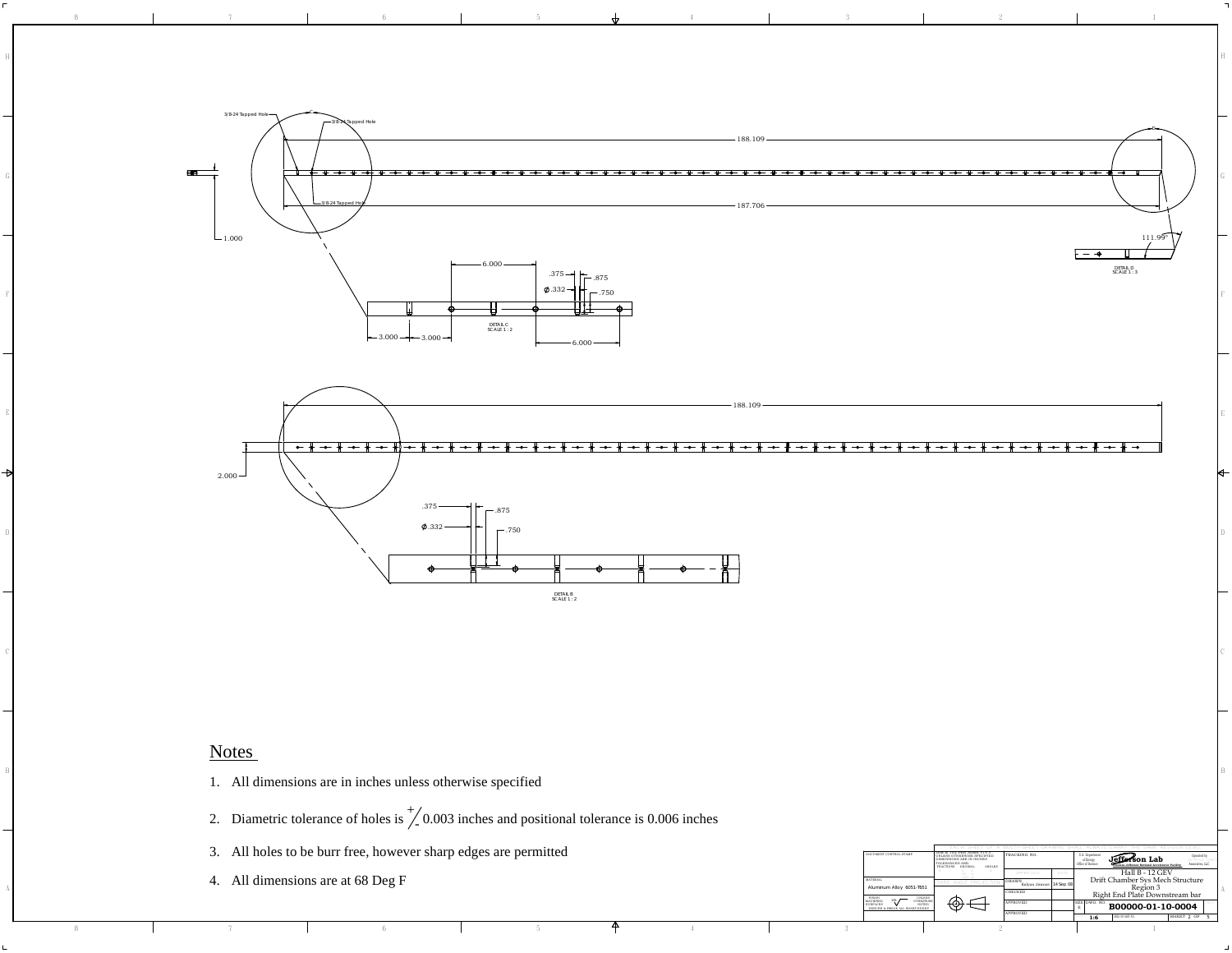

F



876





DETAIL G SCALE 2 : 1

## Notes

4321

1. All dimensions are in inches unless otherwise specified

- 2. Diametric tolerance of holes is  $\frac{1}{2}$  0.003 inches and positional tolerance is 0.006 inches
- 3. All holes to be burr free, however sharp edges are permitted
- 4. All dimensions are at 68 Deg F

|                 | DIM & TOL PER ASME Y14.5.<br>UNLESS OTHERWISE SPECIFIED<br>DOCUMENT CONTROL STAMP<br><b>TRACKING N</b><br>DIMENSIONS ARE IN INCHES<br>TOLERANCES ARE:<br>FRACTIONS DECIMAL<br><b>ANGLES</b> | Jefferson Lab<br>Office of Science<br>Associates.                                             |
|-----------------|---------------------------------------------------------------------------------------------------------------------------------------------------------------------------------------------|-----------------------------------------------------------------------------------------------|
| $61.84^\circ$ — | $X = \pm$<br>APPROVALS<br>$-300 - 2$<br><b>DRAWN</b><br>HIRD ANGLE PROJECTIO<br>Aluminum Alloy 6051-T651<br>CHECKED                                                                         | Hall B - 12 GEV<br>Drift Chamber Sys Mech Structure<br>Kegion<br>Right End Plate Top Side bar |
|                 | ⊕€<br><b>LCUINEE</b><br><b>BEERW</b><br><b>APPROVED</b><br>DERURR A REEAK ALL SHARP EDGES<br>APPROVED                                                                                       | SIZE DWG<br>$\degree$ B00000-01-10-0004<br>HEET 3 OF                                          |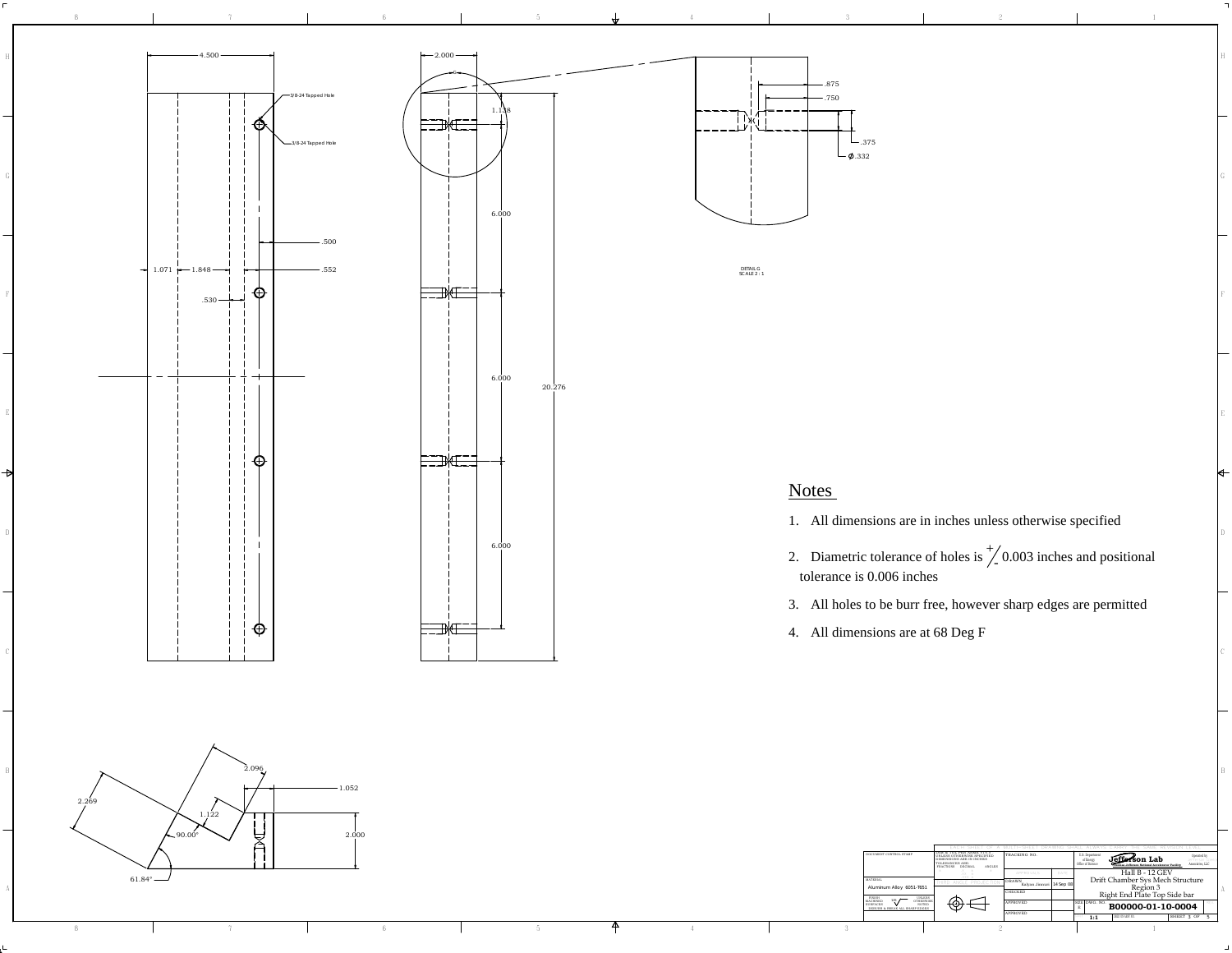